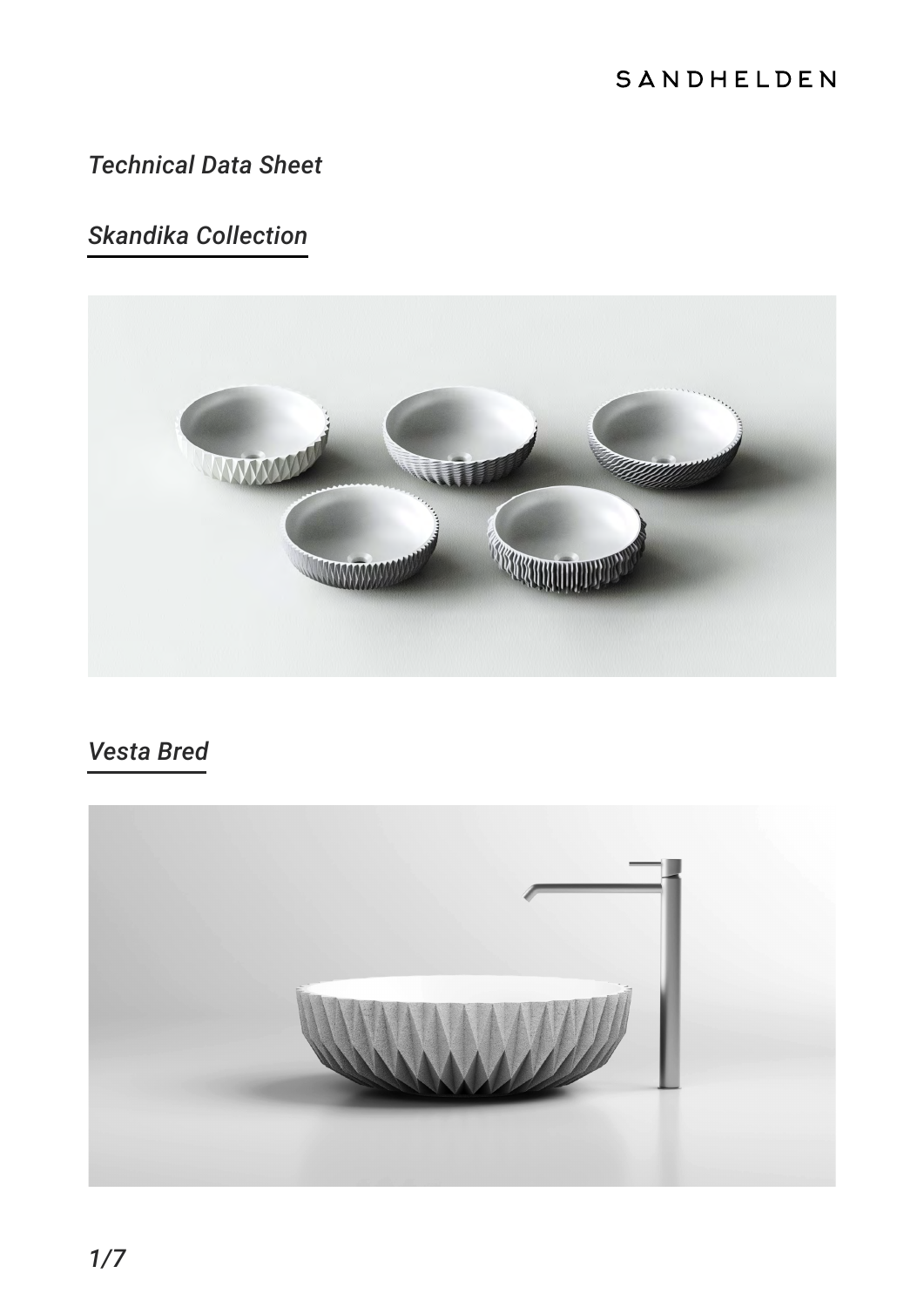#### SANDHELDEN

Vesta Bred The design of *Vesta Bred* was also inspired by Japanese origami.

Despite its initially similar line to *Vesta*, the design is clearly distinguished by slightly more open surfaces that give it additional calm as an object.

Particularly impressive is the gentle interplay of light and shadow, which makes the design appear new and interesting from every perspective. The particularly clear structure of *Vesta Bred* makes it an exciting and relaxing eye-catcher in any bathroom.



| Material              | quartz sand                                                                                                                                      |
|-----------------------|--------------------------------------------------------------------------------------------------------------------------------------------------|
| Finish                | matt                                                                                                                                             |
| <b>Standard sizes</b> | 300 x 300 x 130 mm (round)<br>350 x 350 x 130 mm (round)<br>430 x 430 x 130 mm (round)<br>400 x 300 x 130 mm (oval)<br>600 x 400 x 130 mm (oval) |

above: 430 x 430 x 130 mm (round), glacier white

#### *Standard colours*





Dark Lava (patinated)





Charcoal Black **Ocean Blue** Ocean Blue **Olive Green** 





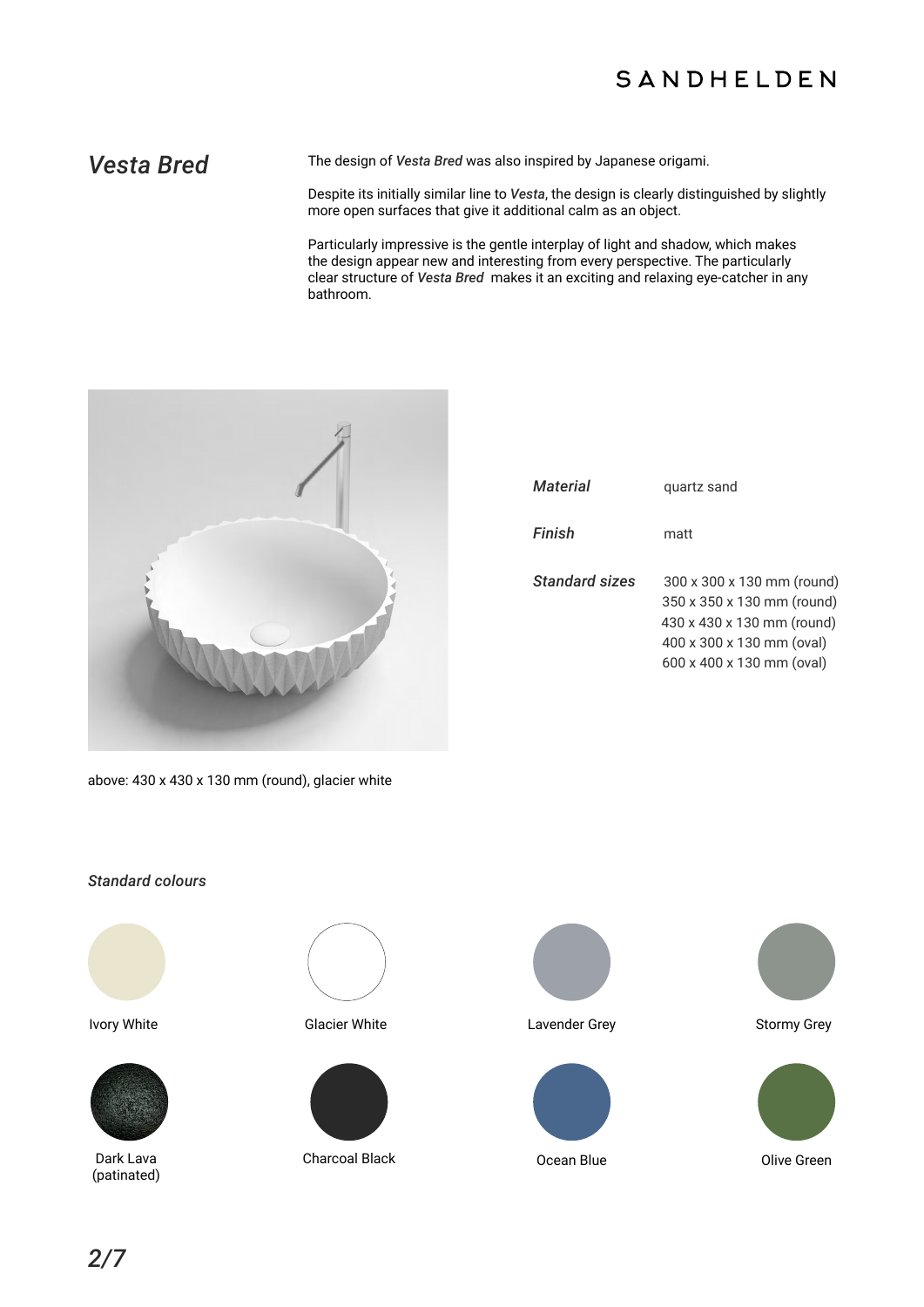## 300 x 300 x 130 mm



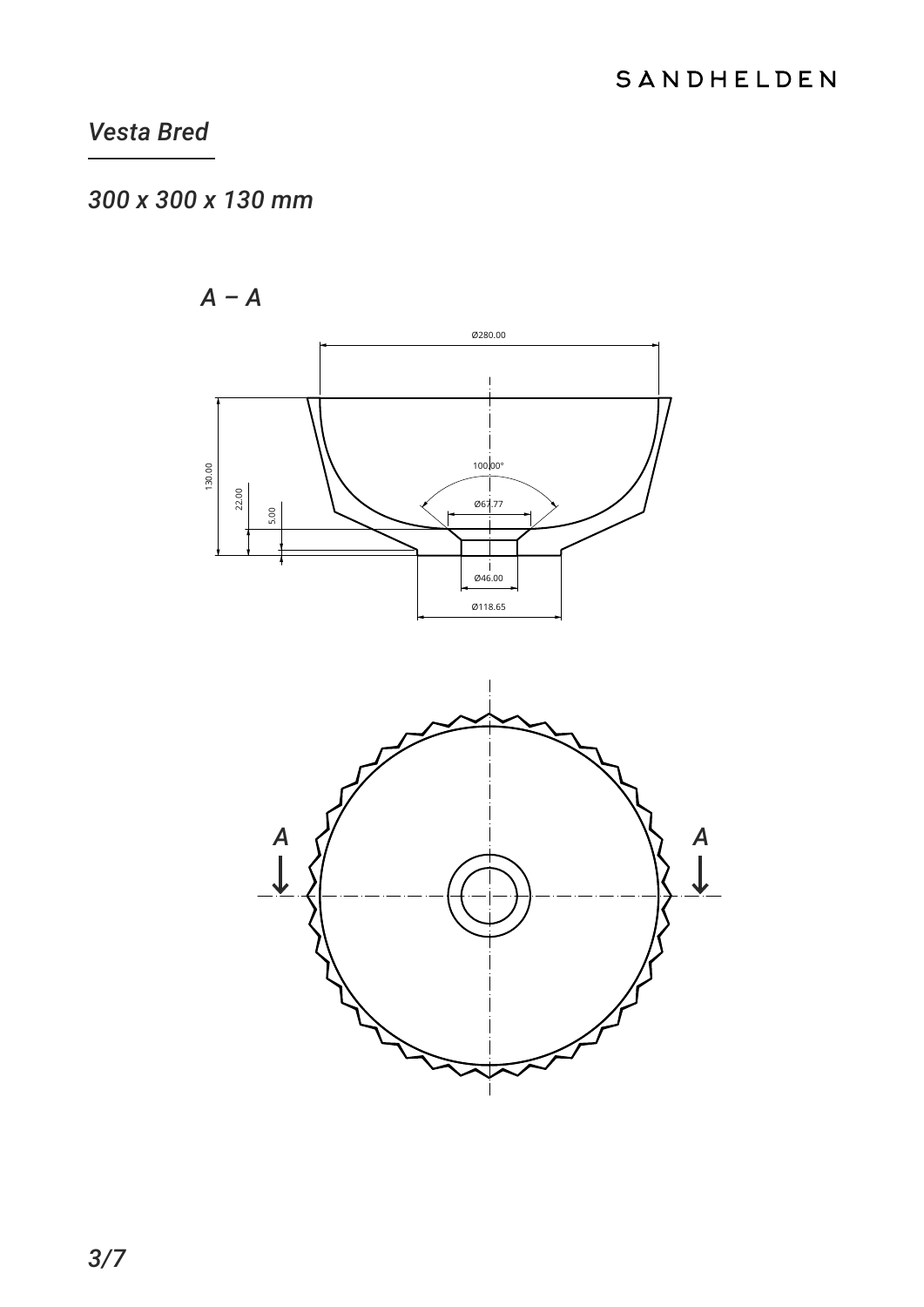# 350 x 350 x 130 mm



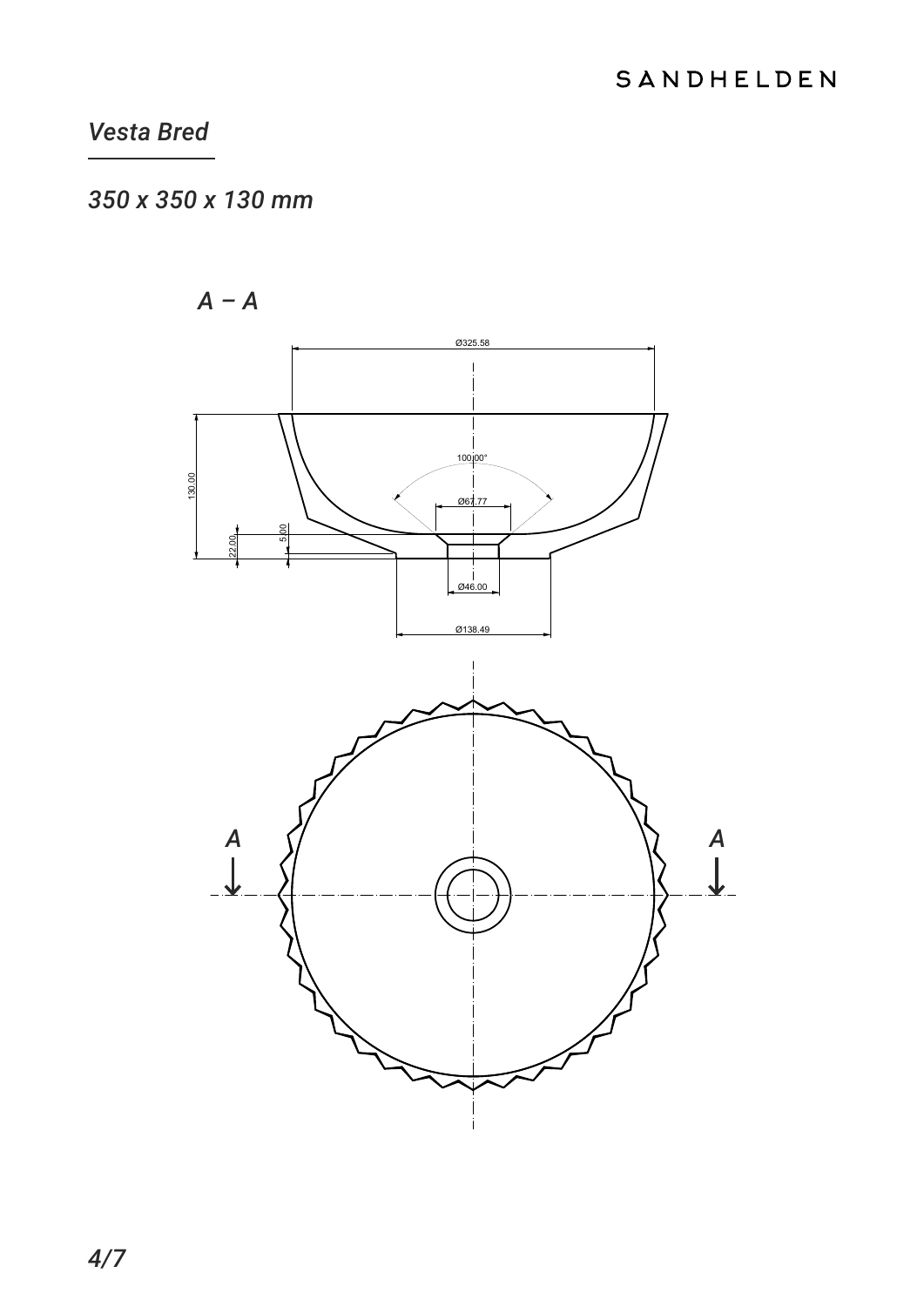## 430 x 430 x 130 mm



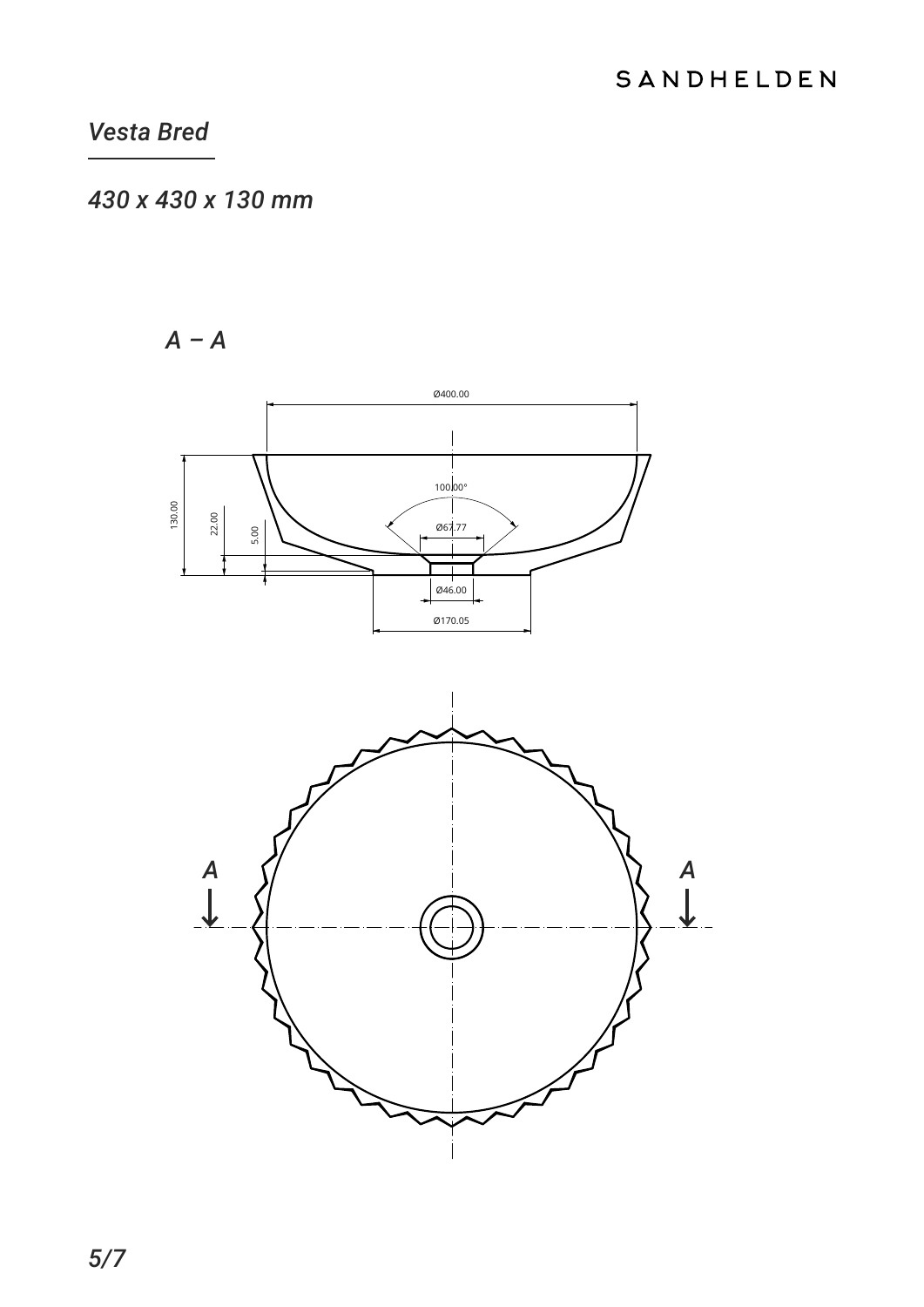# 400 x 300 x 130 mm